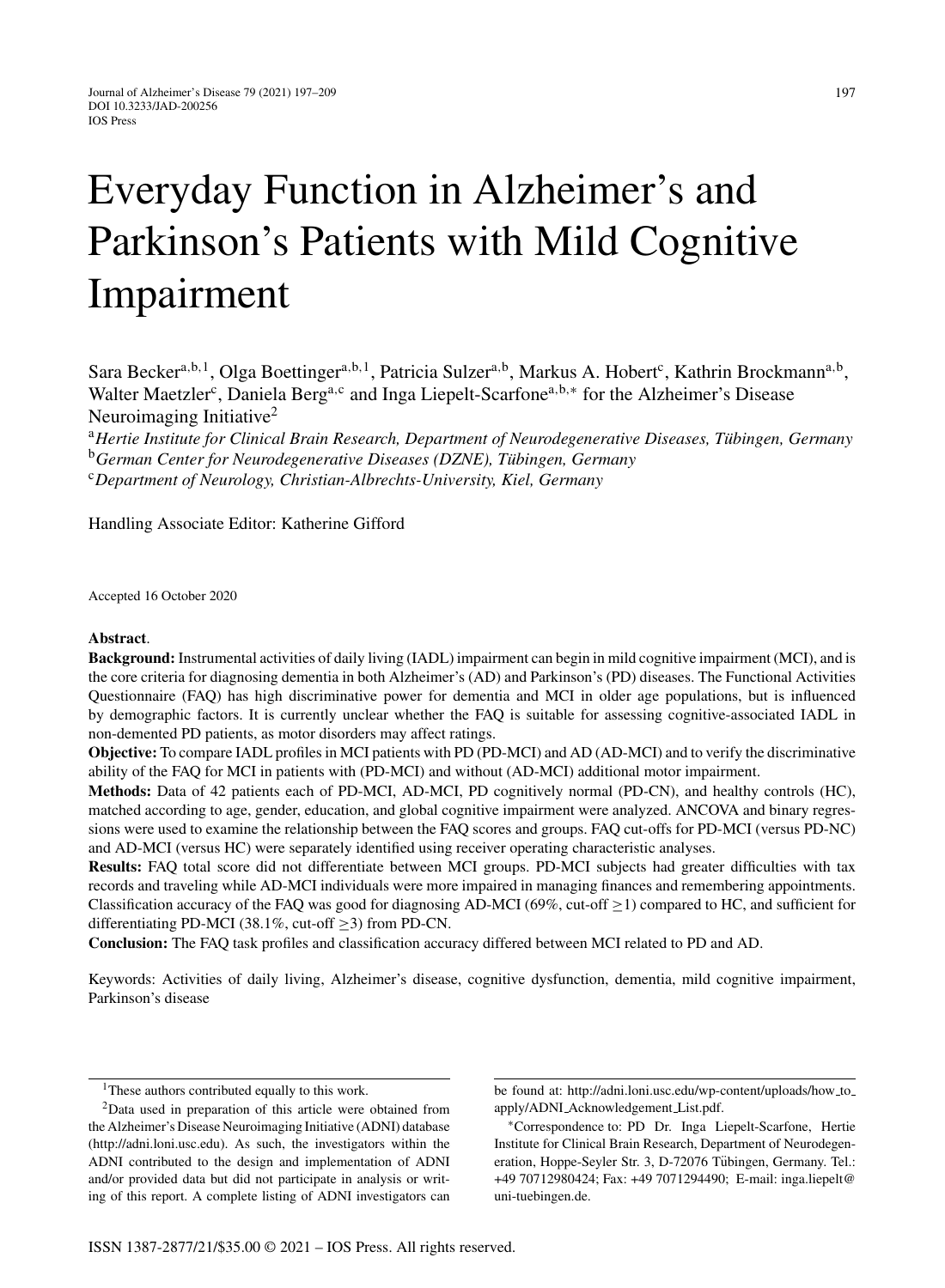#### **INTRODUCTION**

In both Alzheimer's (AD) and Parkinson's (PD) diseases, there is a spectrum of cognitive dysfunctions ranging from mild cognitive impairment (MCI) to dementia [1, 2]. MCI represents a prodromal stage of dementia in both diseases, and is defined as an undue decline from a premorbid cognitive level not normal for age but verified through cognitive testing, with preserved daily functioning [1–3]. In contrast, AD and PD dementia are characterized by a loss of independence indicated by problems with activities of daily living (ADL), in addition to cognitive decline. Although the presence of MCI is a risk factor for both types of dementia, not all MCI patients will develop dementia, as some individuals revert back to normal cognition or remain cognitively stable [4, 5]. Therefore, the investigation of factors associated with cognitive decline is crucial for identifying those MCI patients at a higher risk for developing dementia.

Research demonstrating the presence of ADL impairments in MCI is accumulating [6], specifically in complex instrumental activities of daily living (IADL), which include managing finances or using public transportation. These impairments in ADL emerge in the transition from MCI to dementia [7], and mild IADL changes can even be predictive of future cognitive decline [8]. Furthermore, there is increasing evidence for the presence of mild IADL impairment in AD-related amnestic MCI (AD-MCI) [9, 10], and individuals with AD-MCI and mild IADL deficits are at higher risk for progression to dementia [11, 12]. In PD-MCI, deficits in ADL function have also been shown to be related to worsening cognition and increased risk for PD dementia (PDD) in cross-sectional [13–18] as well as longitudinal studies [19]. However, assessing the impact of cognitive dysfunction on ADL is a challenge in PD, due to the interacting effect of motor impairment on daily function [14, 19–22]. Motor symptoms may therefore alter IADL function in PD-MCI differently than in AD-MCI [18, 23]. This highlights a need to examine both cognitive and motor influences on ADL to determine to which degree they contribute to deficits in both AD and PD. A better understanding of patients' IADL characteristics, especially in the early stages of dementia, can facilitate personalized interventions in patients with different neurodegenerative disorders.

While IADL performance can aid in evaluating the progression of both PD and AD [24], previous research has mainly focused on the comparison of IADL impairment between AD dementia and PDD [14, 25–28]. Patients with PDD are characterized by a more severe progression of IADL dysfunction over time than AD dementia patients [28]. Importantly, motor disability was shown to be a significant contributor to IADL impairment in PDD, highlighting its role as a confounder [29]. However, a notable limitation of these studies is that patient groups were not matched for age, gender, ethnicity, or severity of cognitive impairment [28, 30, 31]. One study controlling for these factors by comparing homogeneous patient groups with AD dementia and PDD was not able to detect differences in overall severity of IADL dysfunction, but identified different behavior and error profiles associated with this impairment in both groups [25].

Little is known about differences or similarities of the IADL profiles associated with MCI in AD and PD. One of the earliest IADL changes in AD-MCI may be the ability to manage finances [8], while difficulties remembering appointments was often the most impaired IADL [6]. These two activities best discriminated between cognitively normal and MCI patients [7]. Financial abilities have also been shown to be impaired in PD-MCI patients [17]. Moreover, keeping appointments, following recent events, managing finances, and using a telephone were specific ADL items that were unaffected by motor dysfunction, but able to identify PDD [14]. Only a few studies have evaluated IADL function in the prodromal dementia stage in AD and PD, reporting no differences in overall severity of IADL impairment between AD-MCI and PD-MCI [30, 32].

The focus of this study was therefore to explore the ADL profiles associated with the prodromal stage of AD and PD patients, as both of these neurodegenerative diseases have a well-characterized MCI stage. IADL dysfunction in AD is driven by memory impairment, which is a specific diagnostic feature occurring early in the disease. Therefore, items evaluating memory loss in everyday function might be more sensitive for assessing IADL within the frame of AD than for other diseases that have a more heterogenic profile of cognitive impairment in the prodromal stage of dementia, such as PD-MCI [33]. First, we aimed to investigate the association between cognitive dysfunction in the context of AD and PD and impairment on IADL using the Functional Activities Questionnaire (FAQ) [34]. In line with previous studies, we hypothesized that either AD-MCI and PD-MCI patients would demonstrate a similar overall degree of IADL dysfunctions assessed by the FAQ total score [30, 32], or patients with PD-MCI would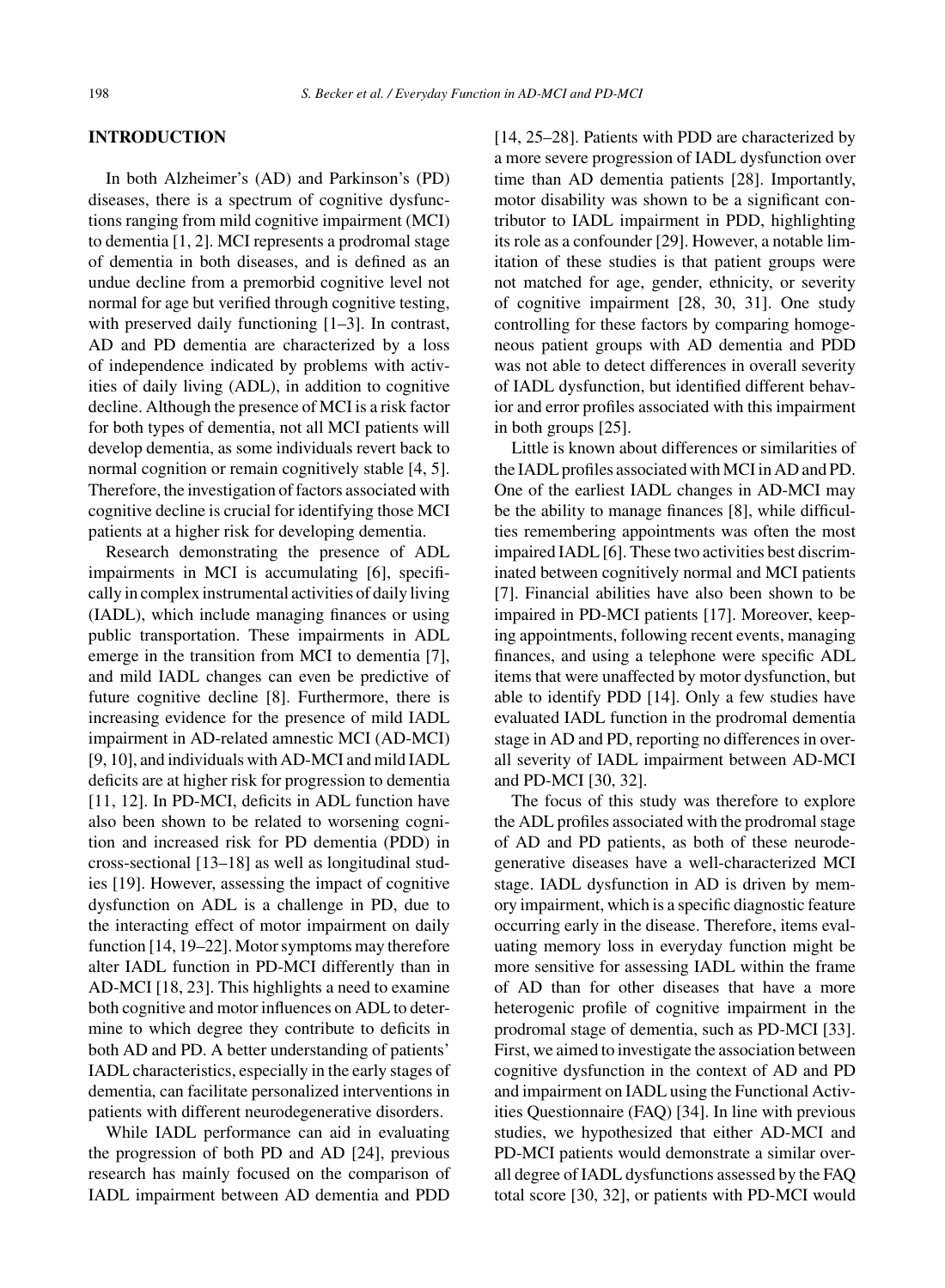score higher than AD-MCI, primarily due to the influence of motor performance in PD. Secondly, we aimed to specifically compare the task-related IADL profiles between AD-MCI and PD-MCI as, to the best of our knowledge, this comparison has not yet been performed. We hypothesized that both groups would be impaired in financial activities, with AD-MCI performing worse on items associated with memory impairment and PD-MCI showing more impairment in items related to non-memory domains, as well as tasks more prone to be affected by motor impairment. Lastly, we aimed to compare diagnostic merits of the FAQ for MCI due to AD and PD. The FAQ demonstrates good discriminative abilities in terms of distinguishing normal individuals and those with cognitive decline [34]. Therefore, we hypothesize that FAQ would have similar discriminant power for detecting IADL dysfunction in AD-MCI and PD-MCI patients, with a suspected higher cut-off for PD-MCI patients due to the potential influence of motor impairment.

# **METHODS**

#### *Study design and participants*

Data used in the preparation of this article were obtained from the Alzheimer's Disease Neuroimaging Initiative (ADNI) database [\(http://adni.loni.usc.](http://adni.loni.usc.edu) edu), and from the "Amyloid-Beta in cerebrospinal spinal fluid as a risk factor for cognitive dysfunction in Parkinson's Disease (ABC-PD)" study carried out at the University of Tübingen  $[18]$ . In the present analysis, the following groups were studied: individuals with AD-MCI and healthy controls (HC) from the ADNI study, and PD-MCI and cognitively normal PD patients (PD-CN) from the ABC-PD study.

The ADNI was launched in 2003 as a publicprivate partnership, led by Principal Investigator Michael W. Weiner, MD. The primary goal of ADNI has been to test whether serial magnetic resonance imaging (MRI), positron emission tomography (PET), other biological markers, and clinical and neuropsychological assessment can be combined to measure the progression of MCI and early AD. Inclusion criteria, and study protocols for ADNI patients are reported at [http://www.adni-info.org/Scientists/](http://www.adni-info.org/Scientists/ADNIStudyProcedures.aspx) ADNIStudyProcedures.aspx. Respective criteria for the ABC-PD study have been described elsewhere [18]; in brief, PD patients between 50 and 85 years without a diagnosis of PDD or concomitant diseases affecting cognition were recruited. Data for the ABC-

PD study were collected and subsequently managed using REDCap [35] hosted by the Hertie Institute for Clinical Brain Research.

Following the ADNI classification criteria, subjects with subjective and caregiver-rated memory complaints, confirmed through neuropsychological memory assessments, as well as a Clinical Dementia Rating Scale (CDR) [36] memory score of 0.5, were classified as AD-MCI. Patients were defined as HC if they had: 1) no significant memory complaints beyond those expected for age, 2) normal memory and global cognitive function, 3) no significant IADL dysfunction indicative for AD (CDR memory =  $0$ ), and 4) no cerebrospinal fluid (CSF) amyloid-beta  $1-42$  (A $\beta_{1-42}$ ) burden, ( $\geq$ 980 pg/ml, the Roche Elecsys amyloid-beta 1–42 immunoassay). Diagnosis of PD-MCI was made in accordance with the Level-II recommendations of the Movement Disorder Society Task Force [1]. Criteria included: 1) presence of subjective cognitive decline, 2) cognitive impairment defined as test scores 1.5 standard deviations below the normative mean in at least two neuropsychological tests, and 3) preserved IADL assessed using a validated German version of the Pill-Questionnaire (normal IADL function,  $score = 0$ ) [37]. If patients did not meet these criteria, they were classified as PD-CN. Details about the neuropsychological assessments and domains for both studies can be found in Supplementary Table 1. Only patients in the PD-CN group with normal CSF  $\mathbf{A}\beta_{1-42}$  levels ( $\geq 600 \text{ pg/ml}$ , the Innotest/Fujirebio amyloid-beta 1–42 solid phase enzyme immunoassay) were analyzed.

All participants scored above 24 points on the Mini-Mental State Examination (MMSE) [38], and had no indication of major depression assessed by the Geriatric Depression Scale (GDS) [39] (score <6 points) and/or the Beck Depression Inventory-II (BDI-II) [40] (score <20 points). To avoid confounding effects of demographic characteristics and global cognitive state, data of a selected sample were analyzed. AD-MCI and PD-MCI subjects were matched one-by-individually according to sex, age  $(\pm 2 \text{ years})$ , education status, and MMSE score  $(\pm 2 \text{ years})$ points), except for one pair where the difference in MMSE scores was 3 points (25 to 28 points). Additionally, HC and PD-CN subjects were selected that were similar in age, sex, and education to the corresponding MCI groups. Out of 195 ADNI participants (62 HC and 133 AD-MCI) and 145 PD patients (72 PD-CN and 73 PD-MCI) meeting inclusion and exclusion criteria for analysis, 42 matched pairs were generated.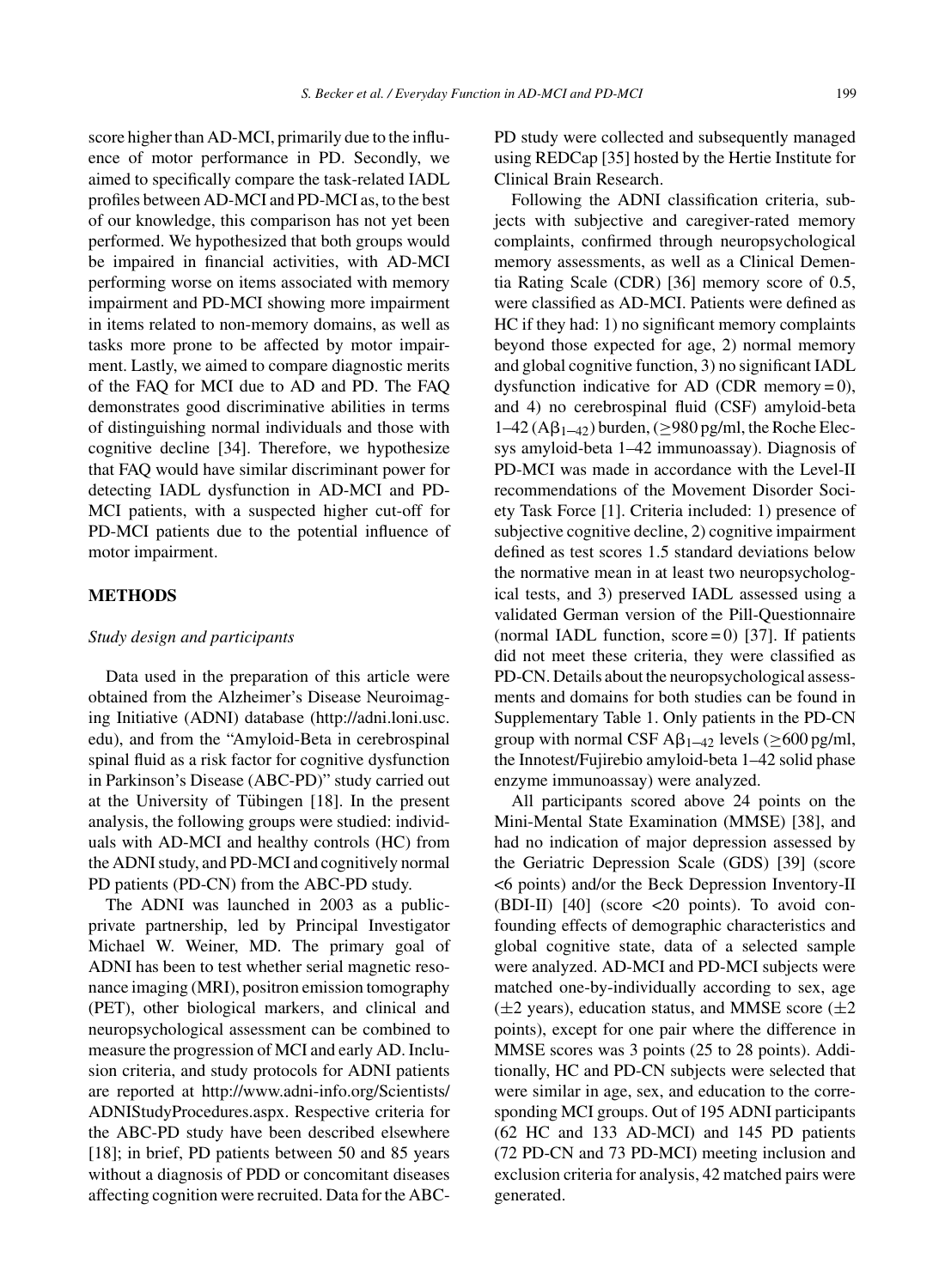#### *Assessments*

Demographic characteristics considered in the present analysis included age, gender, marital, and education status, as well as age at onset and disease duration for PD patients. Global cognitive state and mild signs of depression were assessed using the MMSE and the GDS, respectively. Additionally, daily dose of all antiparkinsonian medication taken by PD patients was expressed using the levodopa equivalent daily dose (LEDD) [41]. The Unified Parkinson's Disease Rating Scale Part III (UPDRS-III) [42] and Hoehn & Yahr Staging [43] were used to assess motor impairment in PD patients.

IADL impairment was measured by the FAQ [34], which consists of 10 items corresponding to complex daily tasks such as handling finances, preparing meals, shopping, remembering appointments, and traveling out of house. The ability to perform each item is rated, usually by an informant, from 0 to  $3(0)$  = normal or never did but could do now, 1 = has difficulty but does by self or never did but would have difficulty now,  $2$  = requires assistance,  $3 =$  dependent), with a maximum impairment score of 30 points. The FAQ was administered as an interview to informants in the ADNI cohort, whereas it was administered as a questionnaire that was filled out by an informant or by the patient themselves when no informant was available in the ABC-PD cohort.

#### *Statistical analyses*

Statistical analyses were carried out using IBM SPSS version 25 (SPSS Inc., Chicago, IL, USA). All  $\alpha$  levels were set at 0.05. Assumptions of normality were tested with Shapiro-Wilk tests. There were no missing data. Demographic and clinical variables for all groups were assessed using Chi-squared tests for categorical variables, ANOVA with *post-hoc* Tukey's HSD tests for parametric variables, and independent samples, Kruskal-Wallis test with *post hoc* Dunn's pairwise tests (Bonferroni corrected) where appropriate. For PD characteristic analyses, Chi-squared tests for categorical variables, *t*-tests for parametric and Mann-Whitney *U* tests for non-parametric variables were conducted. Furthermore, as the FAQ has been shown to be influenced by the type of informant [44], a chi square test was conducted to evaluate the distribution of type of informant (self-report versus informant) in patients with PD. For all further analyses, age was included as a covariate, as a previous study [45] found an association between the

FAQ and age. Based on the between-group analyses, demographic variables differentiating between study groups were included in further analyses as covariates, as reported below.

Between-group analysis of covariance (ANCOVA) models with *post-hoc* Bonferroni tests examined the relationship between the dependent FAQ total score and both group and informant status as independent variables, with significant demographic characteristics as covariates (age, GDS, education status). The interaction term between the two independent variables was calculated for all models, with the exception of Model 3 where the distribution of informant status over study groups did not allow for an interaction term to be built. In model 1, group classification was used as the independent variable. A second model examined the presence of cognitive impairment; model 2a examined cognitive impairment (PD-MCI and AD-MCI) versus no cognitive impairment (PD-CN and HC) groups. The same analysis was conducted only for the PD group in model 2b, with the UPDRS-III score as an additional covariate, to examine the influence of cognition in a purely motor disorder. In the third model, study groups were divided according to their diagnosis (PD-CN and PD-MCI versus HC and AD-MCI) to determine the effect of the presence of motor impairment, with the MMSE score as an additional covariate.

To predict classification of subjects into AD-MCI or PD-MCI, a binary logistic regression was conducted using all FAQ items, with age as a covariate. A receiver operating characteristic (ROC) analysis was conducted to define the diagnostic accuracy of the FAQ total score for both AD-MCI and PD-MCI diagnoses by means of sensitivity and specificity. Classification accuracy of the FAQ was judged based on the area under curve (AUC) as follows: 0.9–1.0 excellent, 0.8–0.9 very good, 0.7–0.8 good, 0.6–0.7 sufficient, 0.5–0.6 bad, <0.5 test not useful [46]. The optimal cut-off score for each disease group was defined by the highest Youden's Index (sevitivity+specificity-1). Frequency of subjects in each study group with FAQ scores above the cut-off was compared using a Chi-squared test.

### **RESULTS**

#### *Demographics*

*Post-hoc* Dunn's comparisons showed that AD-MCI and PD-MCI groups had lower MMSE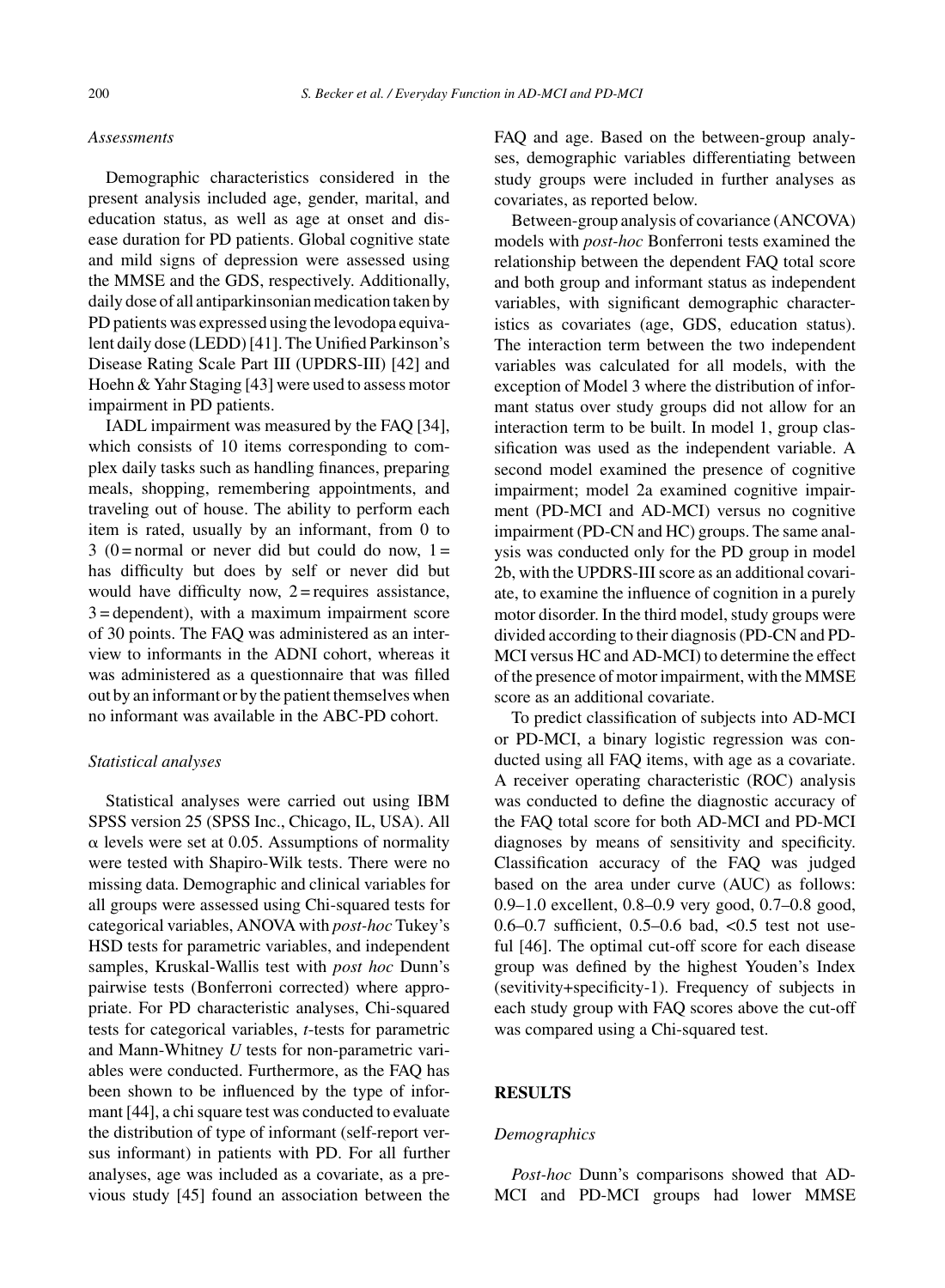|                              | Demographic and emilical enaracteristics of the population |                         |                      |                         |                                    |
|------------------------------|------------------------------------------------------------|-------------------------|----------------------|-------------------------|------------------------------------|
|                              | HС<br>$n = 42$                                             | <b>AD-MCI</b><br>$n=42$ | PD-CN<br>$n = 42$    | PD-MCI<br>$n=42$        | $\boldsymbol{p}$                   |
| Demographics                 |                                                            |                         |                      |                         |                                    |
| Age, y, Mean (SD)            | 71.11 (5.42)                                               | 70.78 (6.93)            | 69.62 (5.98)         | 70.64 (7.05)            | 0.74                               |
| Male gender, $n(\%)$         | 27(64.3)                                                   | 27(64.3)                | 27(64.3)             | 27(64.3)                | 1.00                               |
| Education status, $n(\%)$    |                                                            |                         |                      |                         | $0.03*$                            |
| school education             | 3(7.1)                                                     | 9(21.4)                 | 4(9.5)               | 3(7.1)                  |                                    |
| non-university level         | 22(52.4)                                                   | 22(52.4)                | 32(76.2)             | 28 (66.7)               |                                    |
| university graduate          | 13(31)                                                     | 5(11.9)                 | 5(11.9)              | 5(11.9)                 |                                    |
| postgraduate                 | 4(9.5)                                                     | 6(14.3)                 | 1(2.4)               | 6(14.3)                 |                                    |
| Marital status, $n$ (%)      |                                                            |                         |                      |                         | 0.48                               |
| single                       | 2(4.8)                                                     | 0(0)                    | 1(2.4)               | 1(2.4)                  |                                    |
| married/in a partnership     | 34 (81)                                                    | 33 (78.6)               | 31 (73.8)            | 35(83.3)                |                                    |
| divorced/separated           | 0(0)                                                       | 3(7.1)                  | 6(14.3)              | 3(7.1)                  |                                    |
| widowed                      | 6(14.3)                                                    | 5(11.9)                 | 3(7.1)               | 2(4.8)                  |                                    |
| unknown                      | 0(0)                                                       | 1(2.4)                  | 1(2.4)               | 1(2.4)                  |                                    |
|                              |                                                            |                         |                      |                         |                                    |
| <b>Clinical Assessment</b>   |                                                            |                         |                      |                         | $<0.001$ <sup>*</sup> , a, b, c, d |
| <b>MMSE</b>                  | $29(24-30)$                                                | $28(24-30)$             | $29(25-30)$          | $28(24-30)$             | $0.004^{*,a,b}$                    |
| <b>GDS</b>                   | $0(0-5)$                                                   | $2(0-5)$                | $1(0-5)$             | 1 $(0-5)^{\dagger}$     |                                    |
| ADL Assessment <sup>††</sup> |                                                            |                         |                      |                         |                                    |
| FAQ Total Score              | $0(0-2)$                                                   | $2(0-21)$               | $0(0-9)$             | $1(0-11)$               | -                                  |
| FAQ Item 1                   | $0(0-0)$                                                   | $0(0-3)$                | $0(0-1)$             | $0(0-2)$                |                                    |
| FAQ Item 2                   | $0(0-0)$                                                   | $0(0-3)$                | $0(0-2)$             | $0(0-3)$                | $\overline{a}$                     |
| FAQ Item 3                   | $0(0-0)$                                                   | $0(0-3)$                | $0(0-1)$             | $0(0-2)$                |                                    |
| FAQ Item 4                   | $0(0-0)$                                                   | $0(0-2)$                | $0(0-2)$             | $0(0-2)$                |                                    |
| FAQ Item 5                   | $0(0-0)$                                                   | $0(0-1)$                | $0(0-0)$             | $0(0-2)$                | $\overline{\phantom{0}}$           |
| FAQ Item 6                   | $0(0-0)$                                                   | $0(0-3)$                | $0(0-2)$             | $0(0-3)$                | $\overline{\phantom{0}}$           |
| FAQ Item 7                   | $0(0-1)$                                                   | $0(0-3)$                | $0(0-1)$             | $0(0-1)$                | $\overline{\phantom{0}}$           |
| FAQ Item 8                   | $0(0-0)$                                                   | $0(0-2)$                | $0(0-1)$             | $0(0-3)$                | -                                  |
| FAQ Item 9                   | $0(0-1)$                                                   | $0.5(0-3)$              | $0(0-2)$             | $0(0-2)$                | $\overline{\phantom{0}}$           |
| FAQ Item 10                  | $0(0-0)$                                                   | $0(0-3)$                | $0(0-2)$             | $0(0-3)$                | $\overline{\phantom{0}}$           |
| PD Characteristics           |                                                            |                         |                      |                         |                                    |
| Age at onset, Mean (SD)      |                                                            |                         | 65.20(6.77)          | 65.85 (8.29)            | 0.70                               |
| Disease duration, y          |                                                            |                         | $3.33(0.13 - 12.81)$ | $3.55(0.02 - 14.37)$    | 0.62                               |
| UPDRS-III, Mean (SD)         |                                                            |                         | 24.95 (8.70)         | $26.29(9.57)^{\dagger}$ | 0.51                               |
| Hoehn & Yahr, $n (\%)$       |                                                            |                         |                      |                         | $0.03*$                            |
| 1                            |                                                            |                         | 5(11.9)              | 4(9.5)                  |                                    |
| $\sqrt{2}$                   |                                                            |                         | 30(71.4)             | 20(47.6)                |                                    |
| 3                            |                                                            |                         | 7(16.7)              | 18 (42.9)               |                                    |
| <b>LEDD</b>                  | $\overline{\phantom{0}}$                                   | $\qquad \qquad -$       | 487.13 (0-1505)      | 487.5 (240-1120)        | 0.30                               |

Table 1 Demographic and clinical characteristics of the population

Unless otherwise indicated, results are expressed as *Median (range),* †Data of one person could not be assessed, ††between-group analyses not conducted as variables are used in further comprehensive analyses. ADL, Activities of Daily Living; AD-MCI, Alzheimer's diseaserelated amnestic mild cognitive impairment; FAQ, Functional Activities Questionnaire; HC, healthy controls; GDS, Geriatric Depression Scale; LEDD, Levodopa equivalent daily dose; MMSE, Mini-Mental State Exam; PD, Parkinson's disease, PD-CN, Parkinson's disease normal cognition; PD-MCI, Parkinson's disease with mild cognitive impairment; SD, standard deviation; UPDRS-III, Unified Parkinson's Disease Rating Scale III. *Post hoc* tests were significant between: <sup>a</sup>HC and AD-MCI, <sup>b</sup>HC and PD-MCI, <sup>c</sup>PD-CN and AD-MCI, <sup>d</sup>PD-CN and PD-MCI. ∗*p* < 0.05.

 $(p<0.001$  for both) and GDS scores  $(p=0.003,$  $p = 0.04$ , respectively) than HC subjects, indicating more severe cognitive impairment and greater depressive symptoms (see Table 1). Demographical variables, global cognitive impairment, and severity of depression did not statistically differ between AD-MCI and PD-MCI patients. AD-MCI patients had lower MMSE scores than PD-CN patients (*post-hoc*  $p = 0.02$ ). PD-MCI patients had lower global cognition levels assessed using the MMSE (*post-hoc*  $p = 0.002$ ) and more severe motor staging, based on the Hoehn and Yahr scale, than PD-CN. Results of the Chi-square test for education between groups were significant, with more PD-CN patients having obtained a non-university level degree, and more HC patients having achieved university-level degree than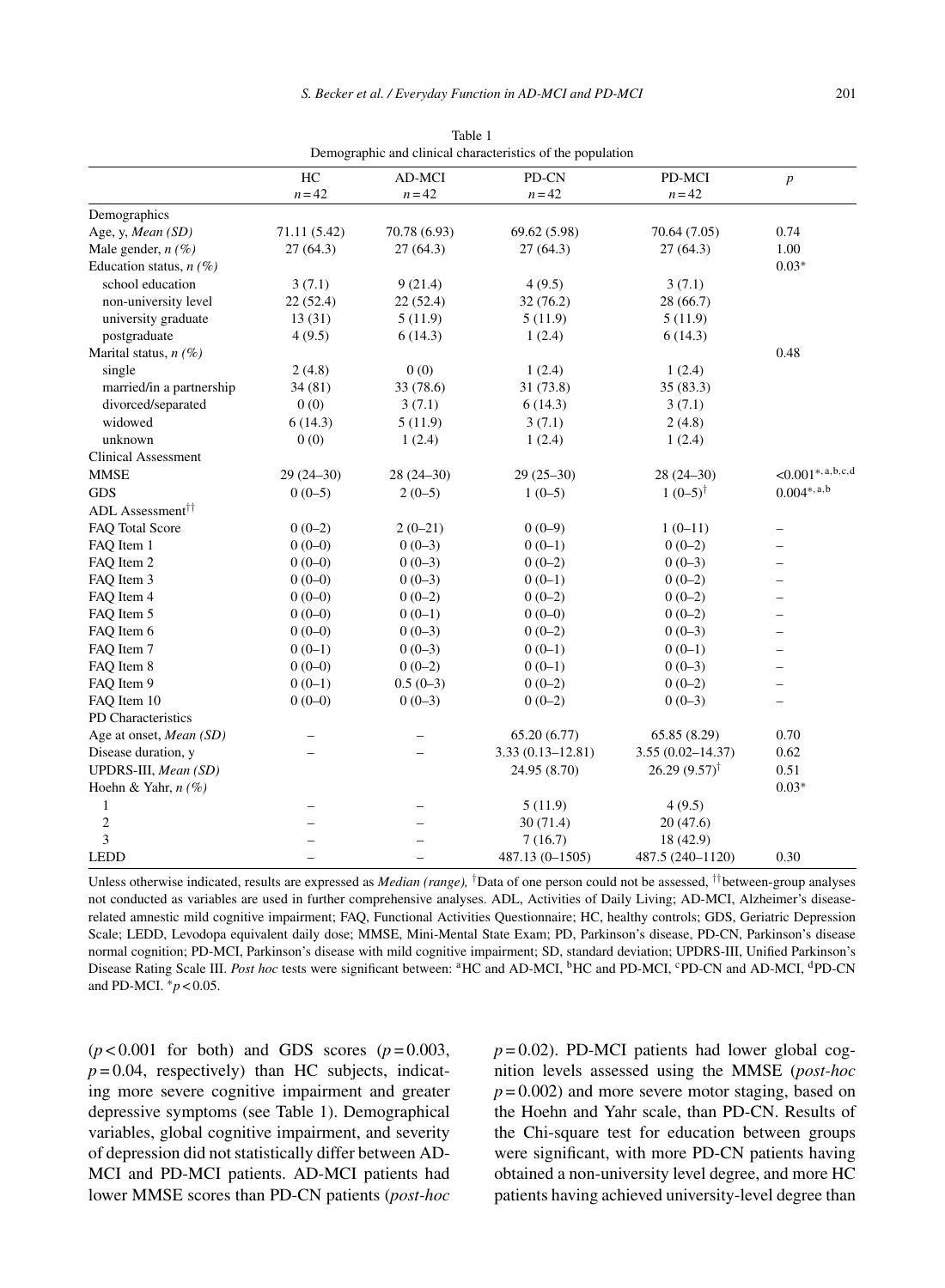| Model                                                   | Variables                              | df | Mean Square | $\overline{F}$ | $\boldsymbol{p}$                    | Partial $\eta^2$ |
|---------------------------------------------------------|----------------------------------------|----|-------------|----------------|-------------------------------------|------------------|
| 1 (All groups)                                          |                                        |    |             |                |                                     |                  |
|                                                         | Group Status (IV)                      | 3  | 87.63       | 9.80           | $< 0.001$ <sup>*</sup> , a, b, c, d | 0.16             |
|                                                         | <b>Informant Status (IV)</b>           | 1  | 25.64       | 2.87           | 0.09                                | 0.02             |
|                                                         | Age                                    | 1  | 76.62       | 8.57           | $0.004*$                            | 0.05             |
|                                                         | GDS score                              | 1  | 23.32       | 2.61           | 0.11                                | 0.02             |
|                                                         | <b>Education Status</b>                | 1  | 15.33       | 1.72           | 0.19                                | 0.01             |
|                                                         | Interaction (Informant Status x Group) | 1  | 2.47        | 0.28           | 0.60                                | 0.002            |
| 2a (No cognitive versus<br>cognitive impairment in all) |                                        |    |             |                |                                     |                  |
|                                                         | HC & PD-CN versus AD-MCI & PD-MCI (IV) | 1  | 131.18      | 14.71          | $< 0.001*$                          | 0.08             |
|                                                         | Informant Status (IV)                  | 1  | 19.59       | 2.20           | 0.14                                | 0.01             |
|                                                         | Age                                    | 1  | 73.13       | 8.20           | $0.005*$                            | 0.05             |
|                                                         | GDS score                              | 1  | 29.87       | 3.35           | 0.07                                | 0.02             |
|                                                         | <b>Education Status</b>                | 1  | 18.10       | 2.03           | 0.16                                | 0.01             |
|                                                         | Interaction (Informant Status x Group) | 1  | 12.22       | 1.37           | 0.24                                | 0.008            |
| 2b (Cognitive impairment<br>only in PD)                 |                                        |    |             |                |                                     |                  |
|                                                         | PD-CN versus PD-MCI (IV)               | 1  | 46.60       | 7.66           | $0.007*$                            | 0.09             |
|                                                         | <b>Informant Status (IV)</b>           | 1  | 32.88       | 5.40           | $0.02*$                             | 0.07             |
|                                                         | Age                                    | 1  | 11.28       | 1.85           | 0.18                                | 0.02             |
|                                                         | GDS score                              | 1  | 30.93       | 5.08           | $0.03*$                             | 0.06             |
|                                                         | <b>Education Status</b>                | 1  | 2.74        | 0.45           | 0.50                                | 0.006            |
|                                                         | <b>UPDRS-III</b>                       | 1  | 15.86       | 2.61           | 0.11                                | 0.03             |
|                                                         | Interaction (Informant Status x Group) | 1  | 11.23       | 1.85           | 0.18                                | 0.02             |
| 3 (No motor versus                                      |                                        |    |             |                |                                     |                  |
| PD-related motor impairment                             |                                        |    |             |                |                                     |                  |
| in all)                                                 |                                        |    |             |                |                                     |                  |
|                                                         | HC & AD-MCI versus PD-CN & PD-MCI (IV) | 1  | 0.95        | 0.10           | 0.75                                | 0.001            |
|                                                         | Age                                    | 1  | 32.76       | 3.46           | 0.07                                | 0.02             |
|                                                         | GDS score                              | 1  | 21.13       | 2.23           | 0.14                                | 0.01             |
|                                                         | <b>Education Status</b>                | 1  | 2.35        | 0.25           | 0.62                                | 0.002            |
|                                                         | <b>Informant Status</b>                | 1  | 11.20       | 1.18           | 0.28                                | 0.007            |
|                                                         | <b>MMSE</b>                            | 1  | 161.92      | 17.11          | $< 0.001*$                          | 0.10             |

Table 2 Analysis of covariance models for the Functional Activities Questionnaire total score and cognitive status

AD-MCI, Alzheimer's disease-related amnestic mild cognitive impairment; HC, Healthy controls; GDS, Geriatric Depression Scale; IV, independent variable; MMSE, Mini-Mental State Exam; PD, Parkinson's disease; PD-CN, Parkinson's disease normal cognition; PD-MCI, Parkinson's disease with mild cognitive impairment; UPDRS-III, Unified Parkinson's Disease Raring Scale III. *Post hoc* tests were significant between: <sup>a</sup>HC and AD-MCI.  ${}^{b}$ HC and PD-MCI. <sup>c</sup>PD-CN and AD-MCI. <sup>d</sup>PD-CN and PD-MCI.  ${}^{*}p$  < 0.05.

both MCI groups. The distribution of the type of FAQ informant (self-report versus informant) was not significantly different between the PD groups ( $\chi^2(1,84)$ )  $= 0.76, p = 0.51$ .

#### *Group comparison of FAQ total score*

Results of the ANCOVA models are reported in Table 2. The analysis of all groups (Model 1) showed that group status was significant, after controlling for all covariates. *Post-hoc* Bonferroni tests showed that HC patients had lower FAQ total scores than AD-MCI (mean difference, MD =  $-3.16$ ,  $p <$ 0.001) and PD-MCI (MD =  $-2.43$ ,  $p = 0.002$ ) patients. PD-CN patients also had lower FAQ total scores than AD-MCI (MD =  $-2.57$ ,  $p = 0.01$ ) and PD-MCI  $(MD = -1.84, p = 0.04)$  patients. Both control groups (HC and PD-CN) did not differ in their FAQ scores, nor did the MCI (AD-MCI and PD-MCI) groups. Among covariates only age was a significant predictor of the FAQ total score, with increasing age leading to higher FAQ scores  $(t = 2.93)$ .

#### *Evaluation of task-related IADL profile*

A binary logistic regression analysis was conducted to predict classification of subjects into AD-MCI or PD-MCI, including all FAQ items as predictors, and age as covariate ( $\chi^2$  = 41.85, *p* < 0.001 with  $df = 11$ ) (see Table 3). FAQ items 1 (handling finances), 2 (assembling taxes), 9 (remembering occasions), and 10 (traveling out of house) significantly discriminated between both patient groups. AD-MCI subjects reported higher degrees of impair-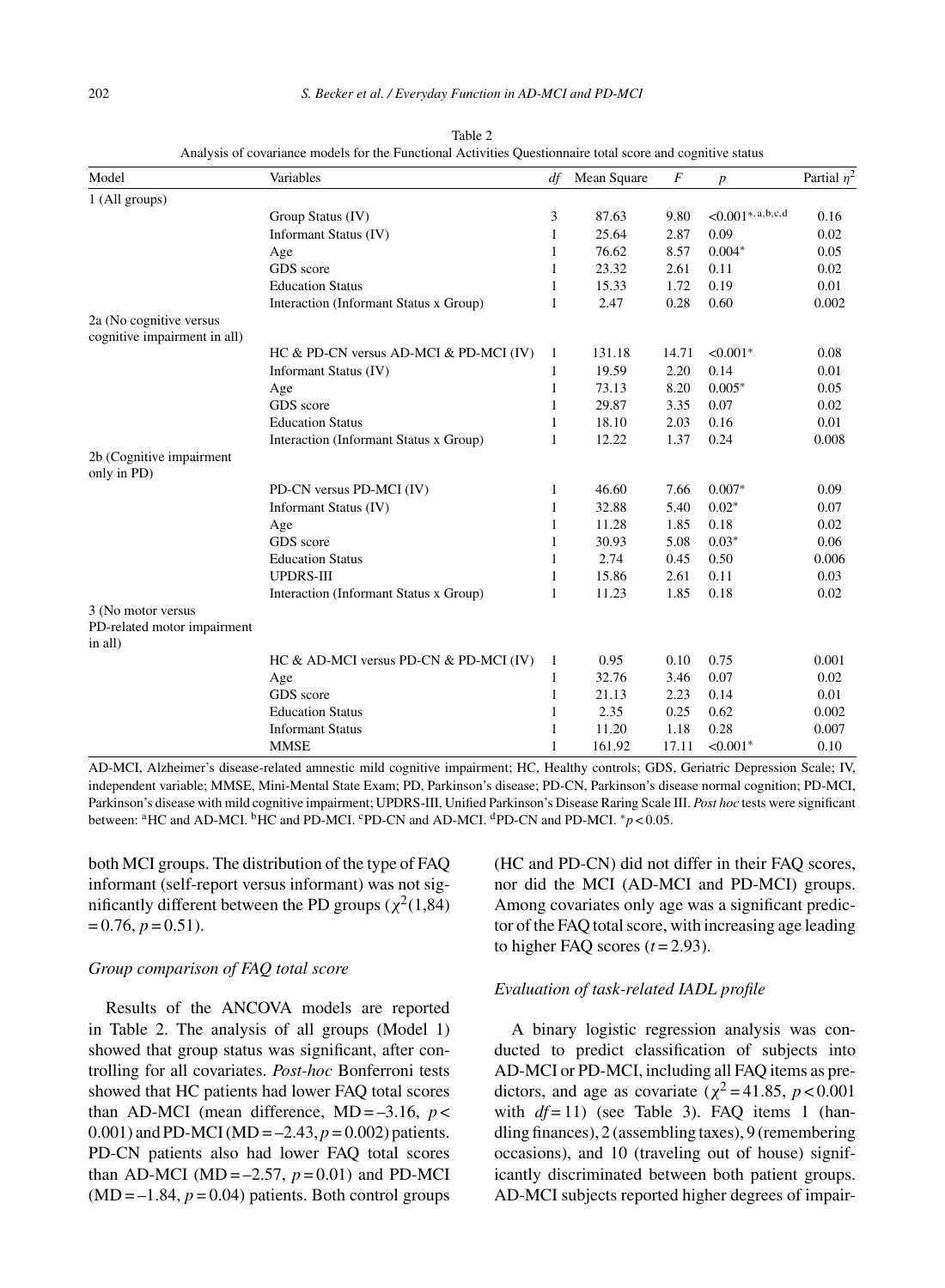|                                 | AD-MCI<br>$n = 42$ | PD-MCI<br>$n = 42$ | B       | $\boldsymbol{p}$ | <b>OR</b> | $95\%$ CI for<br>OR. |
|---------------------------------|--------------------|--------------------|---------|------------------|-----------|----------------------|
| Age, <i>Mean</i> $(SD)$         | 70.78 (6.93)       | 70.64 (7.05)       | $-0.01$ | 0.88             | 0.99      | $0.91 - 1.09$        |
| FAQ 1: Handling finances        | 15(35.7)           | 3(7.1)             | 5.23    | $0.01*$          | 186.12    | 3.34-10367           |
| FAQ 2: Assembling taxes         | 12(28.6)           | 12(28.6)           | $-3.33$ | $0.02*$          | 0.04      | $0.002 - 0.65$       |
| FAQ 3: Shopping                 | 9(21.4)            | 10(23.8)           | 0.93    | 0.46             | 2.53      | $0.21 - 30.32$       |
| FAO 4: Hobbies and skills       | 13(31)             | 10(23.8)           | $-1.21$ | 0.33             | 0.30      | $0.03 - 3.41$        |
| FAQ 5: Using appliances         | 2(4.8)             | 2(4.8)             | 2.14    | 0.26             | 8.46      | $0.21 - 345.38$      |
| FAQ 6: Preparing a meal         | 10(23.8)           | 14(33.3)           | $-1.25$ | 0.17             | 0.29      | $0.05 - 1.73$        |
| FAO 7: Current events           | 7(16.7)            | 5(11.9)            | 2.16    | 0.20             | 8.64      | $0.32 - 233.04$      |
| FAO 8: Attention and discussion | 11 (26.29)         | 4(9.5)             | 0.37    | 0.75             | 1.44      | $0.15 - 14.05$       |
| FAQ 9: Remembering occasions    | 21 (50)            | 9(21.4)            | 1.94    | $0.03*$          | 6.95      | $1.26 - 38.33$       |
| FAQ 10: Traveling out of house  | 9(21.4)            | 10(23.8)           | $-2.12$ | $0.04*$          | 0.12      | $0.02 - 0.93$        |
|                                 |                    |                    |         |                  |           |                      |

Table 3 Results of the binary logistic regression analysis including all FAQ items between AD-MCI and PD-MCI patients

Unless otherwise indicated, results are expressed as *Number of patients scoring* ≥ *1 (%).* AD-MCI, Alzheimer's disease-related amnestic mild cognitive impairment; *B*, unstandardized beta; CI, confidence interval; FAQ, Functional Activities Questionnaire; OR, odds ratio; PD-MCI, Parkinson's disease with mild cognitive impairment; SD, standard deviation. ∗*p* < 0.05.



Fig. 1. ROC curves of the FAQ total score for (A) HC versus AD-MCI and (B) PD-CN versus PD-MCI, including sensitivity and specificity.

ment on items 1 ( $p = 0.01$ ) and 9 ( $p = 0.03$ ), whereas PD-MCI patients had more problems relating to items 2 (*p* = 0.02) and 10 (*p* = 0.04). For item 2, 28.6% of patients in both groups scored  $\geq 1$  point, while 7 (16.7%) PD-MCI patients compared to only 4 (9.5%) of AD-MCI patients scored  $\geq$ 2 points.

# *Influence of cognition and motor performance on FAQ scores*

In ANCOVA model 2a (Table 2), the groups with MCI had significantly higher FAQ total scores than the groups without cognitive impairment  $(MD =$  $-2.13$ ,  $p < 0.001$ ). Independent of this between-group effect, higher age explained a higher FAQ total score  $(t=2.86)$ . The analysis was repeated in the PD subsample, additionally controlling for motor severity using the UPDRS-III (model 2b). In this model, PD-MCI patients had significantly higher FAQ total scores than PD-CN patients  $(MD = -1.56, p = 0.007)$ , with higher GDS scores independently associated with higher FAQ total scores (*t* = 2.25). Additionally, there was a significant effect of type of informant, with informants reporting higher FAQ scores than patients ( $MD = -1.28$ ,  $p = 0.02$ ). Results of ANCOVA model 3 showed that diagnosis of PD per se, comprising both patients with PD-CN and PD-MCI, did not have a significant impact on the FAQ total score compared to the group containing HC and AD-MCI patients. The inclusion of the MMSE as an addi-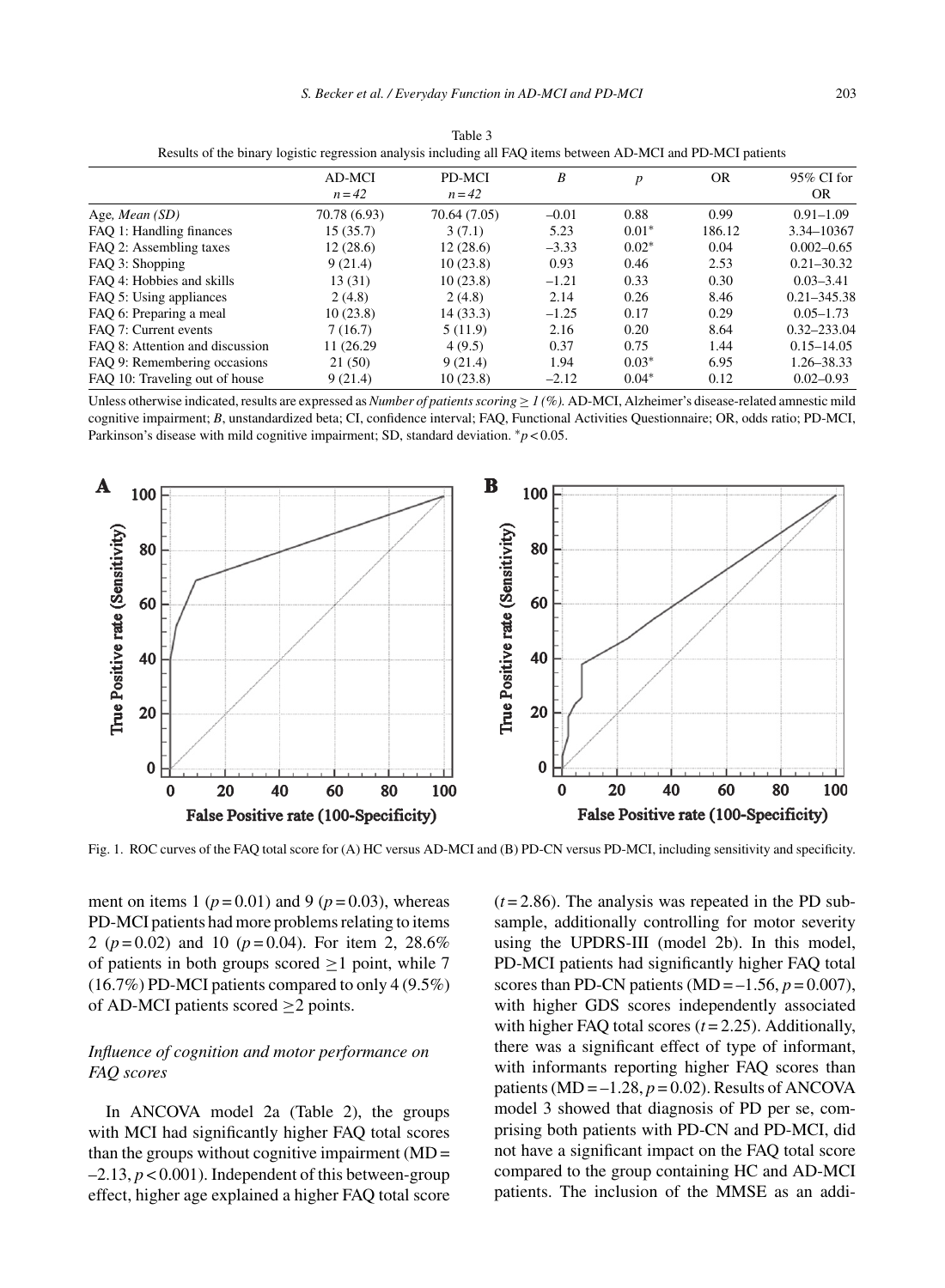Table 4 Diagnostic values of the FAQ total score for differentiating HC from AD-MCI and PD-CN from PD-MCI

|                                              | HC versus            | <b>PD-CN</b> versus |
|----------------------------------------------|----------------------|---------------------|
|                                              | AD-MCI               | PD-MCI              |
| $Cut$ -Off                                   | >0                   | >2                  |
| Youden Index                                 | 0.60                 | 0.31                |
| Sensitivity, % (95% CI)                      | $69.05(52.9 - 82.4)$ | 38.10 (23.6–54.4)   |
| Specificity, % (95% CI)                      | 90.48 (77.4-97.3)    | 92.86 (80.5-98.5)   |
| Positive likelihood ratio                    | 7.25                 | 5.33                |
| Negative likelihood<br>ratio                 | 0.34                 | 0.67                |
| Area under the curve,<br>$(95\% \text{ CI})$ | $0.82(0.72 - 0.90)$  | $0.65(0.54 - 0.75)$ |
| $p$ -value (AUC)                             | ${<}0.001*$          | $0.007*$            |

AD-MCI, Alzheimer's disease-related amnestic mild cognitive impairment; AUC, area under the Curve; CI, confidence interval; HC, healthy controls; FAQ, Functional Activities Questionnaire; PD-CN, Parkinson's disease normal cognition; PD-MCI, Parkinson's disease with mild cognitive impairment. ∗*p* < 0.05

tional covariate confirmed that lower global cognitive status was associated with higher FAQ total scores  $(t = -4.14)$ .

# *Classification accuracy for AD-MCI and PD-MCI according to FAQ scores*

Figure 1 shows the ROC curves of the FAQ total score for diagnosis of MCI in both AD and PD, comparing MCI versus controls for each respective cohort. For classifying AD-MCI, an optimal FAQ cut-off score  $>1$  was defined, showing a sensitivity and specificity of 69% and 90.5%, respectively. The optimal cut-off of the FAQ total score for distinguishing PD-MCI from PD-CN was  $\geq$ 3 points. While the sensitivity of PD-MCI diagnosis was low (38.1%), specificity was excellent (92.9%). In addition, 9.5% of the HC and 7.1% of the PD-CN group scored above the pre-defined group cut-offs. An overview of diagnostic parameters, including the likelihood ratios, is displayed in Table 4.

# **DISCUSSION**

This study explored IADL profiles associated with MCI in AD and PD. The present data analyses revealed no significant differences in global functional impairment expressed by the FAQ total score between AD-MCI and PD-MCI. However, taskrelated IADL profiles were different between the MCI groups. Most importantly, the number of patients with IADL impairment according to the calculated disease-specific cut-offs was nearly twice as high in AD-MCI (69.0%) as in PD-MCI (38.1%).

Our results support the hypothesis that severity of IADL impairment assessed by the FAQ total score does not differentiate between AD-MCI and PD-MCI patients when matched for global cognitive status, gender, age, and education. This is in accordance with previous research reporting no difference in IADL scores between amnestic MCI and PD-MCI [30, 32], or between AD and PDD patients when comparing overall performance-based ADL functioning [25]. In contrast to these reports, Farlow and colleagues [28] reported higher ADL impairment referring to both basic ADL and IADL tasks in PDD compared to AD. However, their study groups were not matched according to the level of global cognitive impairment, which was shown in our sample to have a strong influence on the severity of ADL impairment. Our findings highlight the importance of matching groups to avoid confounding effects, to accurately compare IADL profiles in different diseases.

The present analyses revealed differences in taskrelated IADL impairment between the MCI groups. We had hypothesized that both groups will be impaired in financial activities, with AD-MCI performing worse on remembering appointments and PD-MCI showing more impairment on tasks prone to be affected by motor impairment. Our results showed AD-MCI patients were more impaired than PD-MCI patients in IADL related to memory (remembering appointments), and handling finances, reflecting complex skills in major life areas and interpersonal interactions [7, 11]. Interestingly, patients with PD-MCI showed more problems with assembling taxes than AD-MCI patients. Previous studies have shown that impairment in assembling tax records distinguishes HC from AD-MCI patients [7], while handling finances are impaired in PD-MCI compared to PD-CN patients [17]; these findings were reversed in our results. It is possible that general financial capabilities are impaired with increasing cognitive deficits, regardless of the underlying neurodegenerative disease. We also cannot rule out that there are cultural differences between the US and Germany affecting financial and tax abilities that may affect our cohorts. However, previous studies in AD patients have shown that the FAQ item handling finances predicted progression from HC to AD-MCI and from MCI to AD dementia [7, 47]. This item may be of more value as a prognostic factor, than a differentiating factor. Moreover, more PD-MCI patients required assistance or were dependent on another person for assembling tax records. It has been previously postulated that assembling tax records is a complex task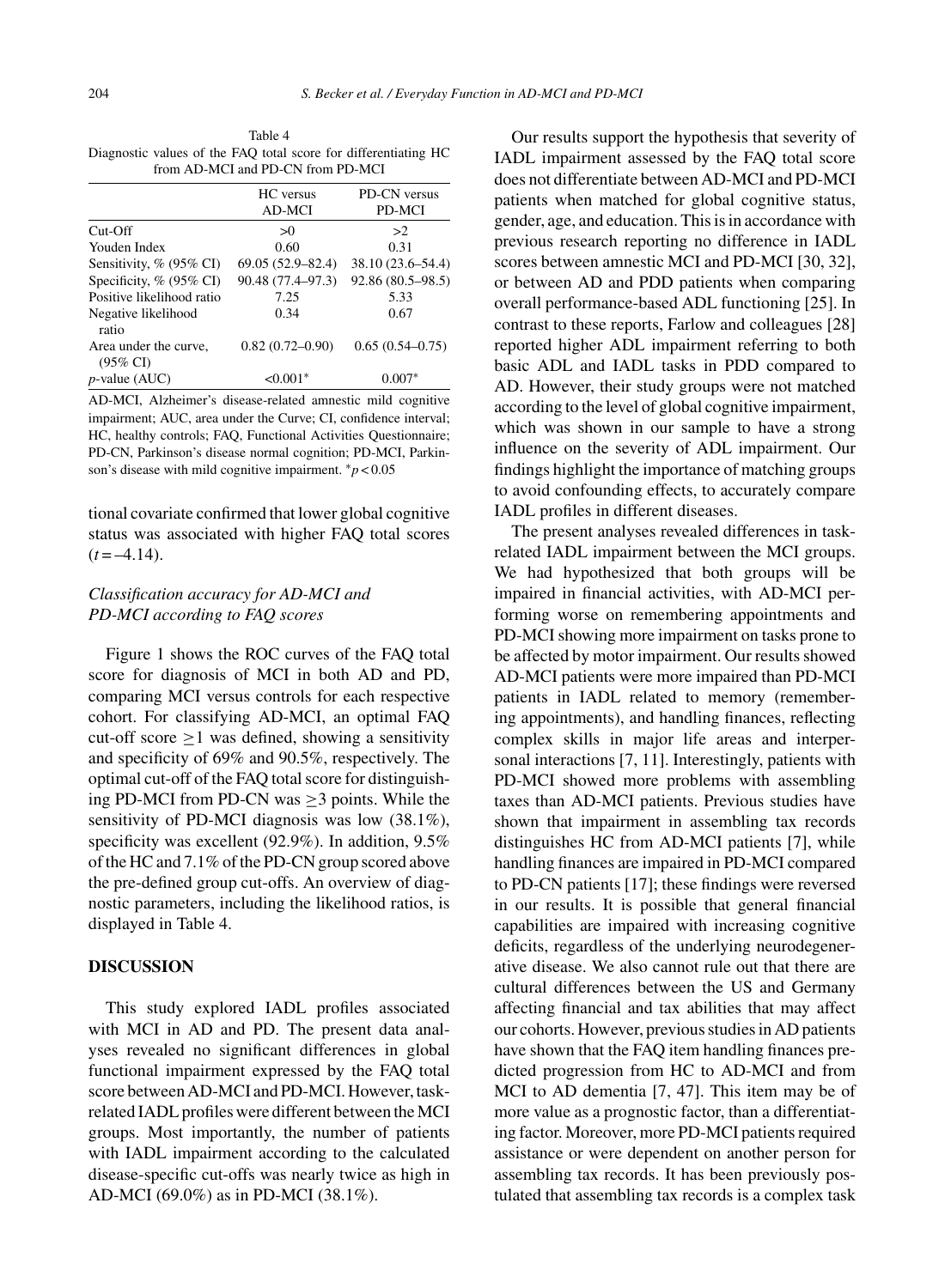that involves executive functioning [7]. These executive functions contribute to ADL deficits, which are affected early in the disease course of PD [48, 49], possibly translating into a poorer ability to manage tax records. Future studies should examine associations between cognitive domains and the individual FAQ items.

PD-MCI patients also showed greater problems with mobility, which has been reported to be impaired in PD patients (walking in neighborhood, going by car, going by bus, driving a car) [50], and is one of the earliest deficits able to differentiate between prediagnostic PD and controls [51]. While our ANCOVA analysis showed that global cognitive functioning, and not motor severity, was the primary predictor of the FAQ, an influence of motor impairment cannot be excluded. It should also be noted that informants rated ADL dysfunction higher than PD patients did, which has been shown in previous studies where PD patients were shown to rate themselves as less impaired on measures of ADL than their caregivers [37, 52–54]. However, the interaction term between PD cognitive group and informant status was not significant, suggesting distribution across the groups was the same. It cannot be ruled out that some over-reporting of ADL dysfunction may have still occurred, as both patients and informants may have rated based on motor abilities instead of cognitive function. As other studies have been unable to verify this effect [55, 56], future studies should examine how informant ratings in PD reflect cognition or motor impairments.

All AD-MCI subjects had amnestic cognitive impairment, in accordance with the ADNI inclusion criteria. In AD, amnestic multi-domain MCI is usually found to be the most affected subtype on a functional level [57–59], and varying MCI subtypes differ in their profile of IADL impairment [58, 60, 61]. To date, little is known about functional levels among subtypes of patients with PD-MCI, which can be classified as both amnestic and non-amnestic multi-domain MCI, the latter of which is probably associated with more marked executive dysfunction [62]. Compared to AD-related MCI, PD-MCI seems to be associated with more pronounced attentional and visuo-constructive deficits [32, 58, 62]. Moreover, attention and language skills have been identified to be related to both IADL impairment and diagnosis of dementia in PD [63–65]. Therefore, we hypothesize that the differences in IADL task profiles of AD-MCI and PD-MCI can be explained by different cognitive deficit patterns that are associated with AD and PD, respectively.

As the FAQ is a measure originally conceptualized to detect functional dependence in normal aging and mild dementia, it may be more heavily weighted towards memory-dependent IADL [33]. In our sample, the discriminant ability of the FAQ for AD-MCI was good compared to controls, but the suggested cutoff ( $\geq$ 1 points) might overestimate IADL impairment in MCI. Previous studies demonstrated good diagnostic accuracy values of the FAQ for screening cognitive decline within AD [33, 66, 67] and suggest a cut-off value of 1 for differentiating normal cognition from MCI or dementia [66], similar to our findings. For PD, we found an FAQ cut-off value  $>3$  to distinguish cognitively impaired patients, with sensitivity and specificity of 38.1% and 92.9%, respectively. This is lower than the cut-off found in a previous study for differentiating between PD patients with normal cognition and those with PD-MCI or PDD [23]. Their cut-off of 3.5 had a sensitivity of 47.4% and specificity of 88.1%; however, it should be noted that the authors applied a shortened 8-item version of the FAQ where items 5 and 6 were found to be influenced by motor impairment and were therefore excluded [23]. The total 10-item FAQ score, which we used in our analyses, may thus not be comparable with the cut-off values reported previously.

Differences in cut-offs and previous reports of the discriminative ability of the FAQ for MCI might be at least partly caused by the high prevalence of MCI (50%) and the comparison of individuals matched for social-demographic and global cognitive status. As our intention was to compare the discriminative abilities of the FAQ for MCI in individuals with and without additional motor impairment like PD, our analysis might be not valid for the clinical diagnosis in a more heterogenic population. A solution might be incorporating  $A\beta_{1-42}$  status as a biomarker when defining MCI [68], to make sure that AD pathologic change underlies AD-MCI. Low  $A\beta_{1-42}$  values have also been identified as a potential risk marker for a more rapid disease course in PD [69, 70], but the predictive value of a dichotomized abnormal (low)  $A\beta_{1-42}$  value is still under discussion. To compare both MCI groups according their diagnostic criteria, we therefore decided to use the clinical consensus criteria, excluding additional information gained by adding biomarkers. Future studies should aim to validate cut-offs for AD-MCI, as well as define accurate cut-offs for PD-MCI that take into account motor influences on ADL function.

The lower classification accuracy of the FAQ for our PD-MCI sample might be explained by the fact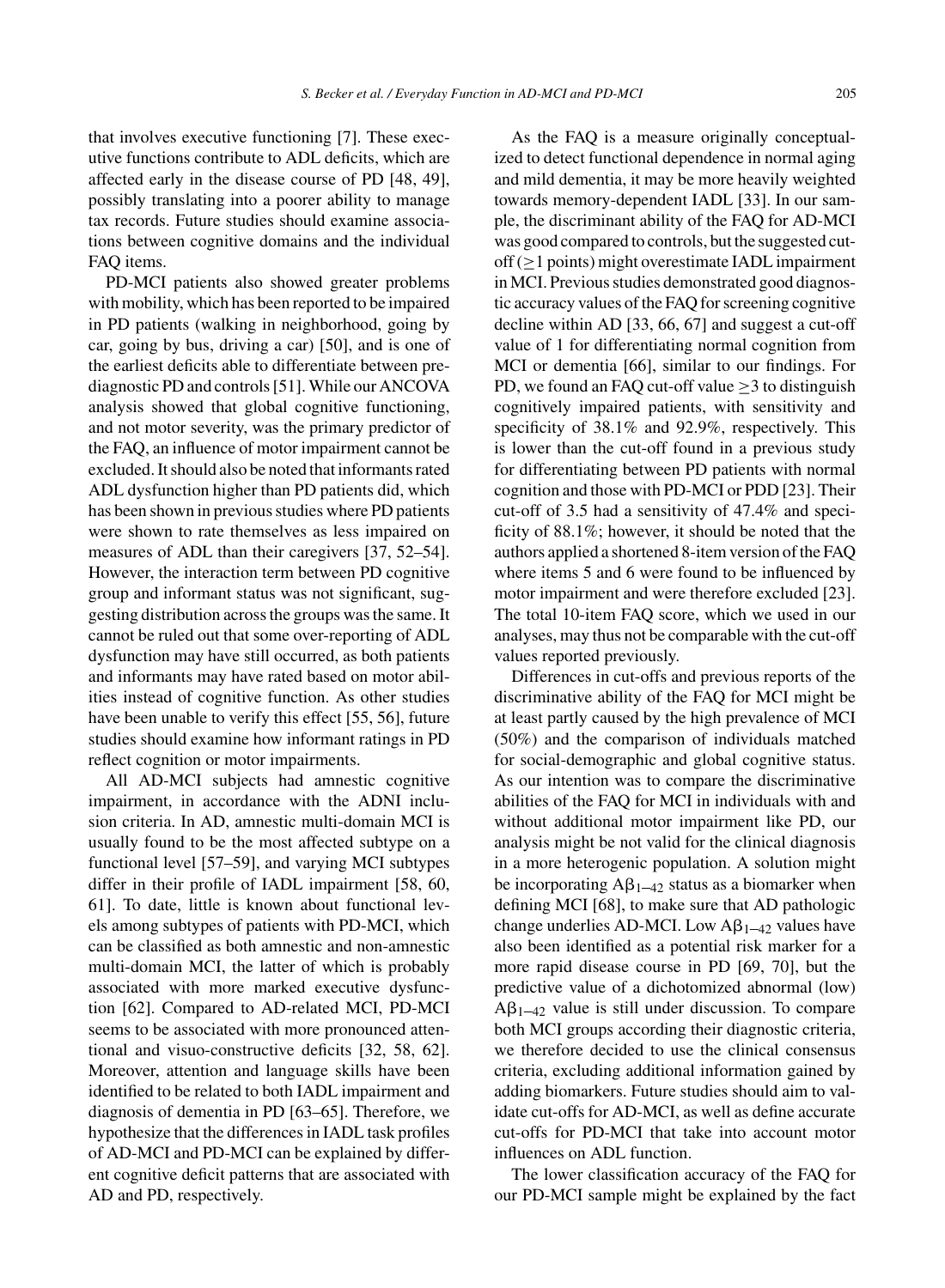that only a subgroup of patients presented with IADL problems (38.1% compared to 69% of AD-MCI). These results are in accordance with the literature, showing a similar prevalence of mild IADL impairment among PD-MCI patients [13, 18, 19, 71]. In line with previous research [45], the present study also confirms that age is positively associated with IADL impairment when measured by the FAQ. For future research, we suggest developing separate normative standards for IADL impairments within PD-MCI, while also correcting for age effects.

This study faces some limitations. First, despite controlling for PD-specific motor impairment, we were not able to completely exclude this influence on the FAQ ratings. Second, the matched groups comprised only 42 participants each; however, we identified a distinct IADL profile in our homogenous MCI groups despite low sample size. Future studies in larger samples are needed to confirm our findings and to monitor change in IADL profiles over time in disease-specific MCI groups. For the identification of first symptoms of IADL impairment in PD, more sensitive assessments, such as performance-based tests or scales targeting the assessment of more complex IADL tasks, should be evaluated. It should also be noted that, due to the uneven distribution of informant ratings across the groups, the null effects of the interaction term (Informant Status x Group) in the ANOVA analyses should be interpreted with caution. Lastly, it must be noted that cross-cultural differences may have contributed to between-group differences. While little research has examined cultural and racial differences in the context of dementia, a recent study was not able to detect an ADL item bias across data from eight Western countries [72]. Therefore, we do not conclude that our differences are influenced by culture, although we cannot completely rule this out.

# **ACKNOWLEDGMENTS**

The authors would like to thank all patients for their participation.

This work was supported by an unrestricted grant from Janssen Research and Development, a division of Janssen Pharmaceutica N.V. The funding of the ABC-PD study is pre-competitive.

Data collection and sharing for this project was funded by the Alzheimer's Disease Neuroimaging Initiative (ADNI) (National Institutes of Health Grant U01 AG024904) and DOD ADNI (Department of Defense award number W81XWH-12-2-0012).

ADNI is funded by the National Institute on Aging, the National Institute of Biomedical Imaging and Bioengineering, and through generous contributions from the following: AbbVie, Alzheimer's Association; Alzheimer's Drug Discovery Foundation; Araclon Biotech; BioClinica, Inc.; Biogen; Bristol-Myers Squibb Company; CereSpir, Inc.; Cogstate; Eisai Inc.; Elan Pharmaceuticals, Inc.; Eli Lilly and Company; EuroImmun; F. Hoffmann-La Roche Ltd and its affiliated company Genentech, Inc.; Fujirebio; GE Healthcare; IXICO Ltd.; Janssen Alzheimer Immunotherapy Research & Development, LLC.; Johnson & Johnson Pharmaceutical Research & Development LLC.; Lumosity; Lundbeck; Merck & Co., Inc.; Meso Scale Diagnostics, LLC.; NeuroRx Research; Neurotrack Technologies; Novartis Pharmaceuticals Corporation; Pfizer Inc.; Piramal Imaging; Servier; Takeda Pharmaceutical Company; and Transition Therapeutics. The Canadian Institutes of Health Research is providing funds to support ADNI clinical sites in Canada. Private sector contributions are facilitated by the Foundation for the National Institutes of Health [\(http://www.fnih.org](http://www.fnih.org)). The grantee organization is the Northern California Institute for Research and Education, and the study is coordinated by the Alzheimer's Therapeutic Research Institute at the University of Southern California. ADNI data are disseminated by the Laboratory for Neuro Imaging at the University of Southern California.

Authors' disclosures available online [\(https://](https://www.j-alz.com/manuscript-disclosures/20-0256r2) www.j-alz.com/manuscript-disclosures/20-0256r2).

# **SUPPLEMENTARY MATERIAL**

The supplementary material is available in the electronic version of this article: [https://dx.doi.org/](https://dx.doi.org/10.3233/JAD-200256) 10.3233/JAD-200256.

# **REFERENCES**

- [1] Litvan I, Goldman JG, Troster AI, Schmand BA, Weintraub D, Petersen RC, Mollenhauer B, Adler CH, Marder K, Williams-Gray CH, Aarsland D, Kulisevsky J, Rodriguez-Oroz MC, Burn DJ, Barker RA, Emre M (2012) Diagnostic criteria for mild cognitive impairment in Parkinson's disease: Movement Disorder Society Task Force guidelines. *Mov Disord* **27**, 349-356.
- [2] Petersen RC, Roberts RO, Knopman DS, Boeve BF, Geda YE, Ivnik RJ, Smith GE, Jack CR, Jr. (2009) Mild cognitive impairment: ten years later. *Arch Neurol* **66**, 1447-1455.
- [3] Hoogland J, Boel JA, de Bie RMA, Geskus RB, Schmand BA, Dalrymple-Alford JC, Marras C, Adler CH, Goldman JG, Troster AI, Burn DJ, Litvan I, Geurtsen GJ, MDS Study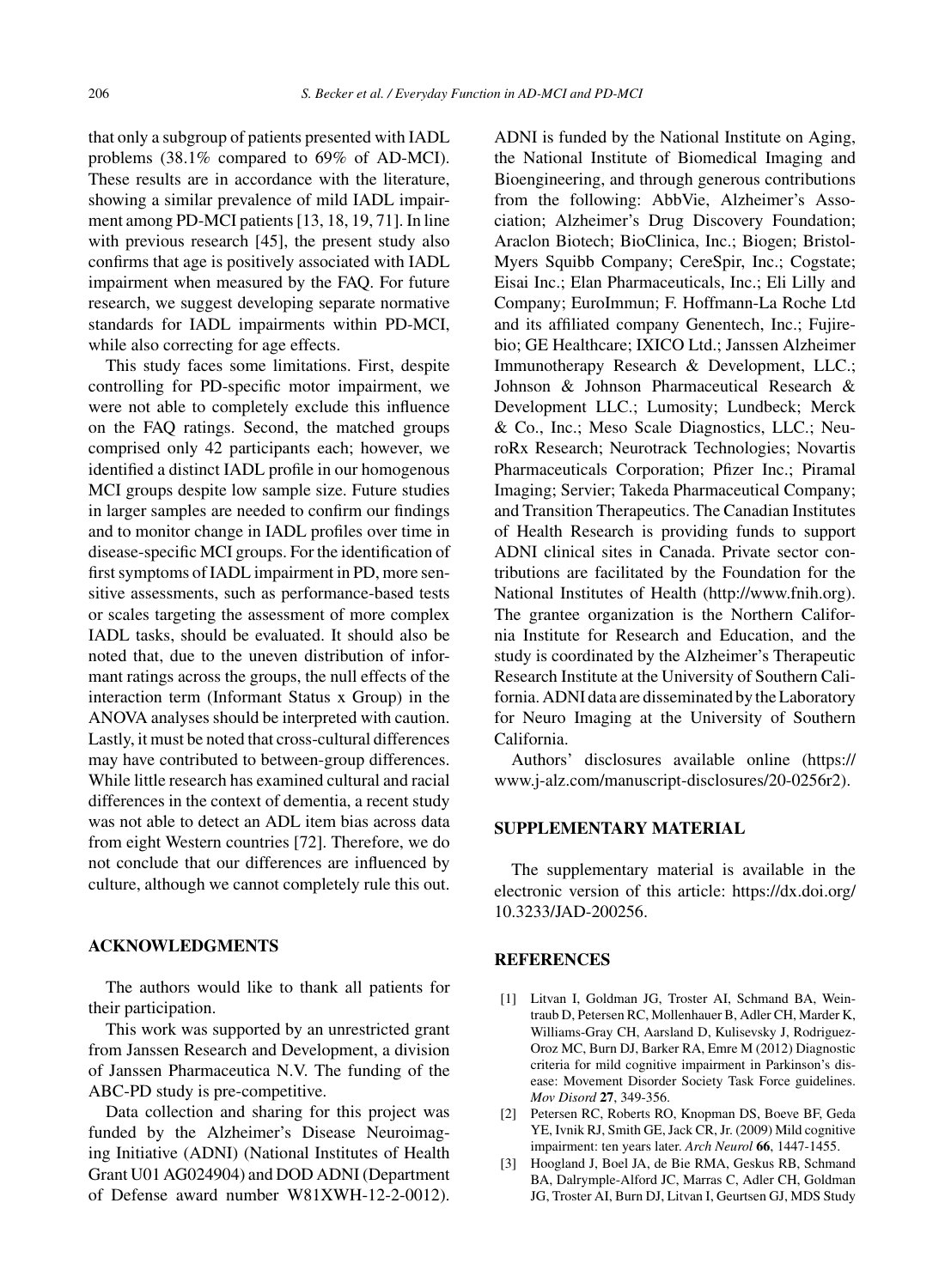Group "Validation of Mild Cognitive Impairment in Parkinson Disease" (2017) Mild cognitive impairment as a risk factor for Parkinson's disease dementia. *Mov Disord* **32**, 1056-1065.

- [4] Sugarman MA, Alosco ML, Tripodis Y, Steinberg EG, Stern RA (2018) Neuropsychiatric symptoms and the diagnostic stability of mild cognitive impairment. *J Alzheimers Dis* **62**, 1841-1855.
- [5] Lawson RA, Yarnall AJ, Duncan GW, Breen DP, Khoo TK, Williams-Gray CH, Barker RA, Burn DJ, group I-Ps (2017) Stability of mild cognitive impairment in newly diagnosed Parkinson's disease. *J Neurol Neurosurg Psychiatry* **88**, 648-652.
- [6] Greenaway MC, Duncan NL, Hanna S, Smith GE (2012) Predicting functional ability in mild cognitive impairment with the Dementia Rating Scale-2. *Int Psychogeriatr* **24**, 987-993.
- [7] Marshall GA, Zoller AS, Lorius N, Amariglio RE, Locascio JJ, Johnson KA, Sperling RA, Rentz DM (2015) Functional Activities Questionnaire items that best discriminate and predict progression from clinically normal to mild cognitive impairment. *Curr Alzheimer Res* **12**, 493-502.
- [8] Gold DA (2012) An examination of instrumental activities of daily living assessment in older adults and mild cognitive impairment. *J Clin Exp Neuropsychol* **34**, 11-34.
- [9] Albert MS, DeKosky ST, Dickson D, Dubois B, Feldman HH, Fox NC, Gamst A, Holtzman DM, Jagust WJ, Petersen RC, Snyder PJ, Carrillo MC, Thies B, Phelps CH (2011) The diagnosis of mild cognitive impairment due to Alzheimer's disease: recommendations from the National Institute on Aging-Alzheimer's Association workgroups on diagnostic guidelines for Alzheimer's disease. *Alzheimers Dement* **7**, 270-279.
- [10] Hsiao JJ, Lu PH, Grill JD, Teng E (2015) Longitudinal declines in instrumental activities of daily living in stable and progressive mild cognitive impairment. *Dement Geriatr Cogn Disord* **39**, 12-24.
- [11] Nowrangi MA, Rosenberg PB, Leoutsakos JS (2016) Subtle changes in daily functioning predict conversion from normal to mild cognitive impairment or dementia: an analysis of the NACC database. *Int Psychogeriatr* **28**, 2009-2018.
- [12] Peres K, Chrysostome V, Fabrigoule C, Orgogozo JM, Dartigues JF, Barberger-Gateau P (2006) Restriction in complex activities of daily living in MCI: impact on outcome. *Neurology* **67**, 461-466.
- [13] Glonnegger H, Beyle A, Cerff B, Graber S, Csoti I, Berg D, Liepelt-Scarfone I (2016) The Multiple Object Test as a performance based tool to assess cognitive driven activity of daily living function in Parkinson's disease. *J Alzheimers Dis* **53**, 1475-1484.
- [14] Cheon SM, Park KW, Kim JW (2015) Identification of daily activity impairments in the diagnosis of Parkinson disease dementia. *Cogn Behav Neurol* **28**, 220-228.
- [15] Fellows RP, Schmitter-Edgecombe M (2019) Multimethod assessment of everyday functioning and memory abilities in Parkinson's disease. *Neuropsychology* **33**, 169-177.
- [16] Foster ER (2014) Instrumental activities of daily living performance among people with Parkinson's disease without dementia. *Am J Occup Ther* **68**, 353-362.
- [17] Pirogovsky E, Schiehser DM, Obtera KM, Burke MM, Lessig SL, Song DD, Litvan I, Filoteo JV (2014) Instrumental activities of daily living are impaired in Parkinson's disease patients with mild cognitive impairment. *Neuropsychology* **28**, 229-237.
- [18] Becker S, Baumer A, Maetzler W, Nussbaum S, Timmers M, Van Nueten L, Salvadore G, Zaunbrecher D, Roeben B, Brockmann K, Streffer J, Berg D, Liepelt-Scarfone I (2020) Assessment of cognitive-driven activity of daily living impairment in non-demented Parkinson's patients. *J Neuropsychol* **14**, 69-84.
- [19] Beyle A, Glonnegger H, Cerff B, Graber S, Berg D, Liepelt-Scarfone I (2018) The Multiple Object Test as a performance-based tool to assess the decline of ADL function in Parkinson's disease. *PLoS One* **13**, e0200990.
- [20] Cahn DA, Sullivan EV, Shear PK, Pfefferbaum A, Heit G, Silverberg G (1998) Differential contributions of cognitive and motor component processes to physical and instrumental activities of daily living in Parkinson's disease. *Arch Clin Neuropsychol* **13**, 575-583.
- [21] Benge JF, Balsis S (2016) Informant perceptions of the cause of Activities of Daily Living difficulties in Parkinson's disease. *Clin Neuropsychol* **30**, 82-94.
- [22] Skinner JW, Lee HK, Roemmich RT, Amano S, Hass CJ (2015) Execution of activities of daily living in persons with Parkinson disease. *Med Sci Sports Exerc* **47**, 1906- 1912.
- [23] Almeida KJ, de Macedo LP, Lemos de Melo Lobo Jofili Lopes J, Bor-Seng-Shu E, Campos-Sousa RN, Barbosa ER (2017) Modified Pfeffer Questionnaire for functional assessment in Parkinson disease. *J Geriatr Psychiatry Neurol* **30**, 261-266.
- [24] Bucks RS, Ashworth DL, Wilcock GK, Siegfried K (1996) Assessment of activities of daily living in dementia: development of the Bristol Activities of Daily Living Scale. *Age Ageing* **25**, 113-120.
- [25] Giovannetti T, Britnell P, Brennan L, Siderowf A, Grossman M, Libon DJ, Bettcher BM, Rouzard F, Eppig J, Seidel GA (2012) Everyday action impairment in Parkinson's disease dementia. *J Int Neuropsychol Soc* **18**, 787-798.
- [26] Giovannetti T, Seligman SC, Britnell P, Brennan L, Libon DJ (2015) Differential effects of goal cues on everyday action errors in Alzheimer's disease versus Parkinson's disease dementia. *Neuropsychology* **29**, 592-602.
- [27] Roll EE, Giovannetti T, Libon DJ, Eppig J (2019) Everyday task knowledge and everyday function in dementia. *J Neuropsychol* **13**, 96-120.
- [28] Farlow MR, Schmitt F, Aarsland D, Grossberg GT, Somogyi M, Meng X (2013) Comparing clinical profiles in Alzheimer's disease and Parkinson's disease dementia. *Dement Geriatr Cogn Dis Extra* **3**, 281-290.
- [29] Rasovska H, Rektorova I (2011) Instrumental activities of daily living in Parkinson's disease dementia as compared with Alzheimer's disease: relationship to motor disability and cognitive deficits: a pilot study. *J Neurol Sci* **310**, 279-282.
- [30] Chin J, Park J, Yang SJ, Yeom J, Ahn Y, Baek MJ, Ryu HJ, Lee BH, Han NE, Ryu KH, Kang Y (2018) Restandardization of the Korean-Instrumental Activities of Daily Living (K-IADL): clinical usefulness for various neurodegenerative diseases. *Dement Neurocogn Disord* **17**, 11-22.
- [31] Besser LM, Litvan I, Monsell SE, Mock C, Weintraub S, Zhou XH, Kukull W (2016) Mild cognitive impairment in Parkinson's disease versus Alzheimer's disease. *Parkinsonism Relat Disord* **27**, 54-60.
- [32] Pistacchi M, Gioulis M, Contin F, Sanson F, Marsala SZ (2015) Cognitive profiles in Mild Cognitive Impairment (MCI) patients associated with Parkinson's disease and cognitive disorders. *Ann Indian Acad Neurol* **18**, 200-205.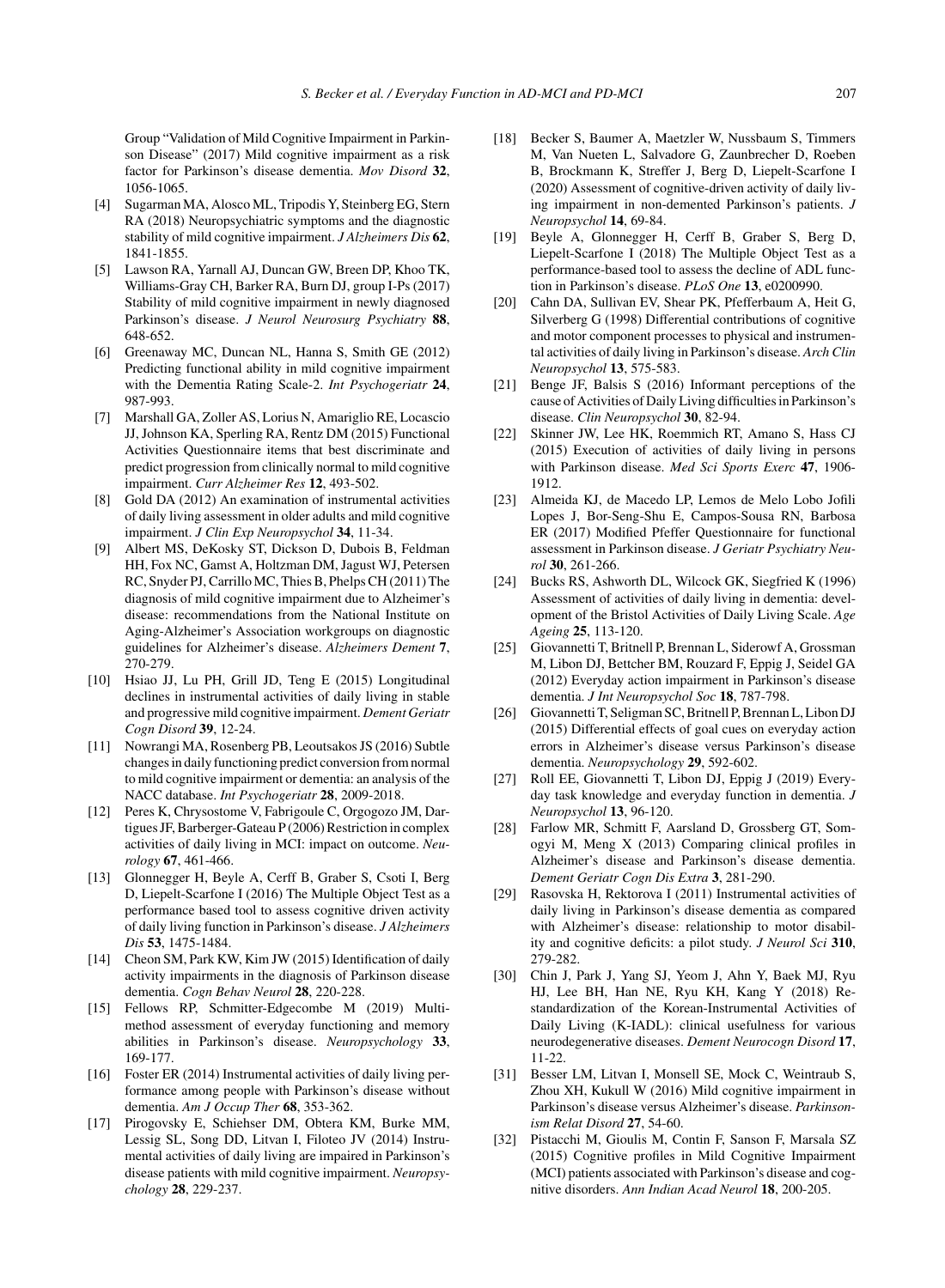- [33] Teng E, Becker BW, Woo E, Knopman DS, Cummings JL, Lu PH (2010) Utility of the functional activities questionnaire for distinguishing mild cognitive impairment from very mild Alzheimer disease. *Alzheimer Dis Assoc Disord* **24**, 348-353.
- [34] Pfeffer RI, Kurosaki TT, Harrah CH, Jr., Chance JM, Filos S (1982) Measurement of functional activities in older adults in the community. *J Gerontol* **37**, 323-329.
- [35] Harris PA, Taylor R, Thielke R, Payne J, Gonzalez N, Conde JG (2009) Research electronic data capture (REDCap)– a metadata-driven methodology and workflow process for providing translational research informatics support. *J Biomed Inform* **42**, 377-381.
- [36] Morris JC (1993) The Clinical Dementia Rating (CDR): current version and scoring rules.*Neurology* **43**, 2412-2414.
- [37] Christ JB, Fruhmann Berger M, Riedl E, Prakash D, Csoti I, Molt W, Graber S, Brockmann K, Berg D, Liepelt-Scarfone I (2013) How precise are activities of daily living scales for the diagnosis of Parkinson's disease dementia? A pilot study. *Parkinsonism Relat Disord* **19**, 371-374.
- [38] Folstein MF, Folstein SE, McHugh PR (1975) "Mini-mental state". A practical method for grading the cognitive state of patients for the clinician. *J Psychiatr Res* **12**, 189-198.
- [39] Brink TL, Yesavage JA, Lum O, Heersema PH, Adey M, Rose TL (1982) Screening tests for geriatric depression. *Clin Gerontol* **1**, 37-43.
- [40] Beck AT, Steer RA, Carbin MG (1988) Psychometric properties of the Beck Depression Inventory: Twenty-five years of evaluation. *Clin Psychol Rev* **8**, 77-100.
- [41] Tomlinson CL, Stowe R, Patel S, Rick C, Gray R, Clarke CE (2010) Systematic review of levodopa dose equivalency reporting in Parkinson's disease. *Mov Disord* **25**, 2649- 2653.
- [42] Goetz CG, Fahn S, Martinez-Martin P, Poewe W, Sampaio C, Stebbins GT, Stern MB, Tilley BC, Dodel R, Dubois B, Holloway R, Jankovic J, Kulisevsky J, Lang AE, Lees A, Leurgans S, LeWitt PA, Nyenhuis D, Olanow CW, Rascol O, Schrag A, Teresi JA, Van Hilten JJ, LaPelle N (2007) Movement Disorder Society-sponsored revision of the Unified Parkinson's Disease Rating Scale (MDS-UPDRS): Process, format, and clinimetric testing plan. *Mov Disord* **22**, 41-47.
- [43] Hoehn MM, Yahr MD (1967) Parkinsonism: onset, progression and mortality. *Neurology* **17**, 427-442.
- [44] Hackett K, Mis R, Drabick DAG, Giovannetti T (2020) Informant reporting in mild cognitive impairment: sources of discrepancy on the Functional Activities Questionnaire. *J Int Neuropsychol Soc* **26**, 503-514.
- [45] Bezdicek O, Stepankova H, Martinec Novakova L, Kopecek M (2016) Toward the processing speed theory of activities of daily living in healthy aging: normative data of the Functional Activities Questionnaire. *Aging Clin Exp Res* **28**, 239-247.
- [46] Simundic AM (2009) Measures of diagnostic accuracy: basic definitions. *EJIFCC* **19**, 203-211.
- [47] Triebel KL, Martin R, Griffith HR, Marceaux J, Okonkwo OC, Harrell L, Clark D, Brockington J, Bartolucci A, Marson DC (2009) Declining financial capacity in mild cognitive impairment: A 1-year longitudinal study. *Neurology* **73**, 928-934.
- [48] Barbosa AF, Voos MC, Chen J, Francato DCV, Souza CO, Barbosa ER, Chien HF, Mansur LL (2017) Cognitive or cognitive-motor executive function tasks? Evaluating verbal fluency measures in people with Parkinson's disease. *Biomed Res Int* **2017**, 7893975.
- [49] Higginson CI, Lanni K, Sigvardt KA, Disbrow EA (2013) The contribution of trail making to the prediction of performance-based instrumental activities of daily living in Parkinson's disease without dementia. *J Clin Exp Neuropsychol* **35**, 530-539.
- [50] Hariz GM, Forsgren L (2011) Activities of daily living and quality of life in persons with newly diagnosed Parkinson's disease according to subtype of disease, and in comparison to healthy controls. *Acta Neurol Scand* **123**, 20-27.
- [51] Darweesh SK, Verlinden VJ, Stricker BH, Hofman A, Koudstaal PJ, Ikram MA (2017) Trajectories of prediagnostic functioning in Parkinson's disease. *Brain* **140**, 429-441.
- [52] Shulman LM, Pretzer-Aboff I, Anderson KE, Stevenson R, Vaughan CG, Gruber-Baldini AL, Reich SG, Weiner WJ (2006) Subjective report versus objective measurement of activities of daily living in Parkinson's disease. *Mov Disord* **21**, 794-799.
- [53] Leritz E, Loftis C, Crucian G, Friedman W, Bowers D (2004) Self-awareness of deficits in Parkinson disease. *Clin Neuropsychol* **18**, 352-361.
- [54] Wadley VG, Harrell LE, Marson DC (2003) Self- and informant report of financial abilities in patients with Alzheimer's disease: reliable and valid? *J Am Geriatr Soc* **51**, 1621- 1626.
- [55] Brown RG, MacCarthy B, Jahanshahi M, Marsden CD (1989) Accuracy of self-reported disability in patients with parkinsonism. *Arch Neurol* **46**, 955-959.
- [56] Liepelt-Scarfone I, Fruhmann Berger M, Prakash D, Csoti I, Graber S, Maetzler W, Berg D (2013) Clinical characteristics with an impact on ADL functions of PD patients with cognitive impairment indicative of dementia. *PLoS One* **8**, e82902.
- [57] Hughes TF, Chang CC, Bilt JV, Snitz BE, Ganguli M (2012) Mild cognitive deficits and everyday functioning among older adults in the community: the Monongahela-Youghiogheny Healthy Aging Team study. *Am J Geriatr Psychiatry* **20**, 836-844.
- [58] Kim KR, Lee KS, Cheong HK, Eom JS, Oh BH, Hong CH (2009) Characteristic profiles of instrumental activities of daily living in different subtypes of mild cognitive impairment. *Dement Geriatr Cogn Disord* **27**, 278-285.
- [59] Burton CL, Strauss E, Bunce D, Hunter MA, Hultsch DF (2009) Functional abilities in older adults with mild cognitive impairment. *Gerontology* **55**, 570-581.
- [60] Bangen KJ, Jak AJ, Schiehser DM, Delano-Wood L, Tuminello E, Han SD, Delis DC, Bondi MW (2010) Complex activities of daily living vary by mild cognitive impairment subtype. *J Int Neuropsychol Soc* **16**, 630-639.
- [61] Farias ST, Mungas D, Reed BR, Cahn-Weiner D, Jagust W, Baynes K, Decarli C (2008) The measurement of everyday cognition (ECog): scale development and psychometric properties. *Neuropsychology* **22**, 531-544.
- [62] Hildebrandt H, Fink F, Kastrup A, Haupts M, Eling P (2013) Cognitive profiles of patients with mild cognitive impairment or dementia in Alzheimer's or Parkinson's disease. *Dement Geriatr Cogn Dis Extra* **3**, 102-112.
- [63] Biundo R, Weis L, Facchini S, Formento-Dojot P, Vallelunga A, Pilleri M, Antonini A (2014) Cognitive profiling of Parkinson disease patients with mild cognitive impairment and dementia. *Parkinsonism Relat Disord* **20**, 394-399.
- [64] Miura K, Matsui M, Takashima S, Tanaka K (2015) Neuropsychological characteristics and their association with higher-level functional capacity in Parkinson's disease. *Dement Geriatr Cogn Dis Extra* **5**, 271-284.